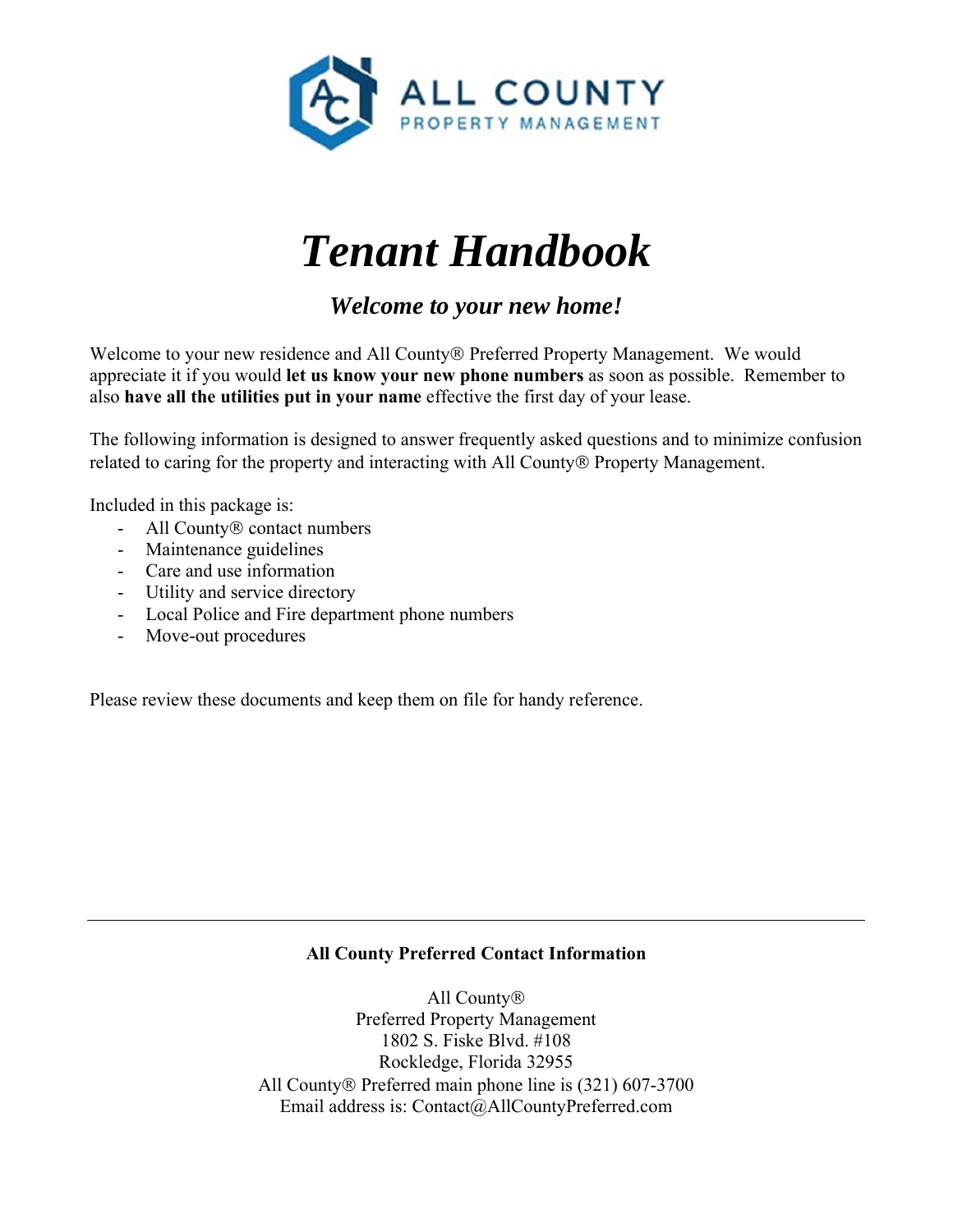#### **PAYING RENT**

- Rent is due on the  $1<sup>st</sup>$  of each month. Rent may be paid via CashPay or paid online.
- **Remember that for Residents on an All County® Preferred lease agreement, late charges begin on the 2<sup>nd</sup> of each month** (rent must be received by the 1<sup>st</sup> to avoid late fees). Rent paid after the 1st must contain late fees and any applicable posting fees. Payments after the 1<sup>st</sup> of the month must be paid via CashPay.

#### **MAINTENANCE**

- If a maintenance issue should arise, a maintenance request form must be filled out and submitted to the office. These forms are printed on blue paper and will be given to you at the time of your lease signing. You may complete a maintenance request at www.AllCountyPreferred.com or fax your request to (321) 607-3707. We ask that you submit maintenance requests in writing to avoid confusion and to ensure that we have a clear record of your request.
- When making a request, be specific about the problem and where it is located. Remember to include your name, address and the best time and contact number(s) to reach you.
- Tenants must be prepared to schedule time and make themselves available during normal business hours to let a vendor or repair-person into the property. Otherwise, you must give permission for All County $\mathcal D$  to provide a key for the vendor to enter during your absence. Please note: all vendors are licensed and insured, but are not affiliated with All County®, as we do not have a maintenance staff.
- Tenants are responsible for securing any pets that vendor may encounter. Failure to do so will result in work request not being completed and Tenant being charged for the service call.

#### **EMERGENCY MAINTENANCE**

- If you have an emergency that cannot wait until the next business day and it is before or after regular business hours, you can call our office and choose the **emergency maintenance request option.** Leave your name, address, telephone number and nature of the emergency. **Make sure the number you leave will accept private calls.** Phone numbers that do not accept private calls will not receive a return call and the request will not be answered.
- An emergency is considered a fire, flood, or any other hazardous or dangerous condition.
- An emergency is **NOT** your air conditioning not cooling, the oven not working, a problem with the neighbor, etc.

#### **LOCKED YOURSELF OUT?**

- All County ® keeps extra keys for each property. During regular business hours you may come by and borrow a key, which must be returned to our office within 24 hours. After business hours, keys are not available and you will have to call a locksmith.
- Be sure to carry all your door keys (handle and deadbolt) with you. When vendors are authorized to enter a property, they are required to secure the premises when they leave. That includes setting the deadbolt or locks whether you set them or not.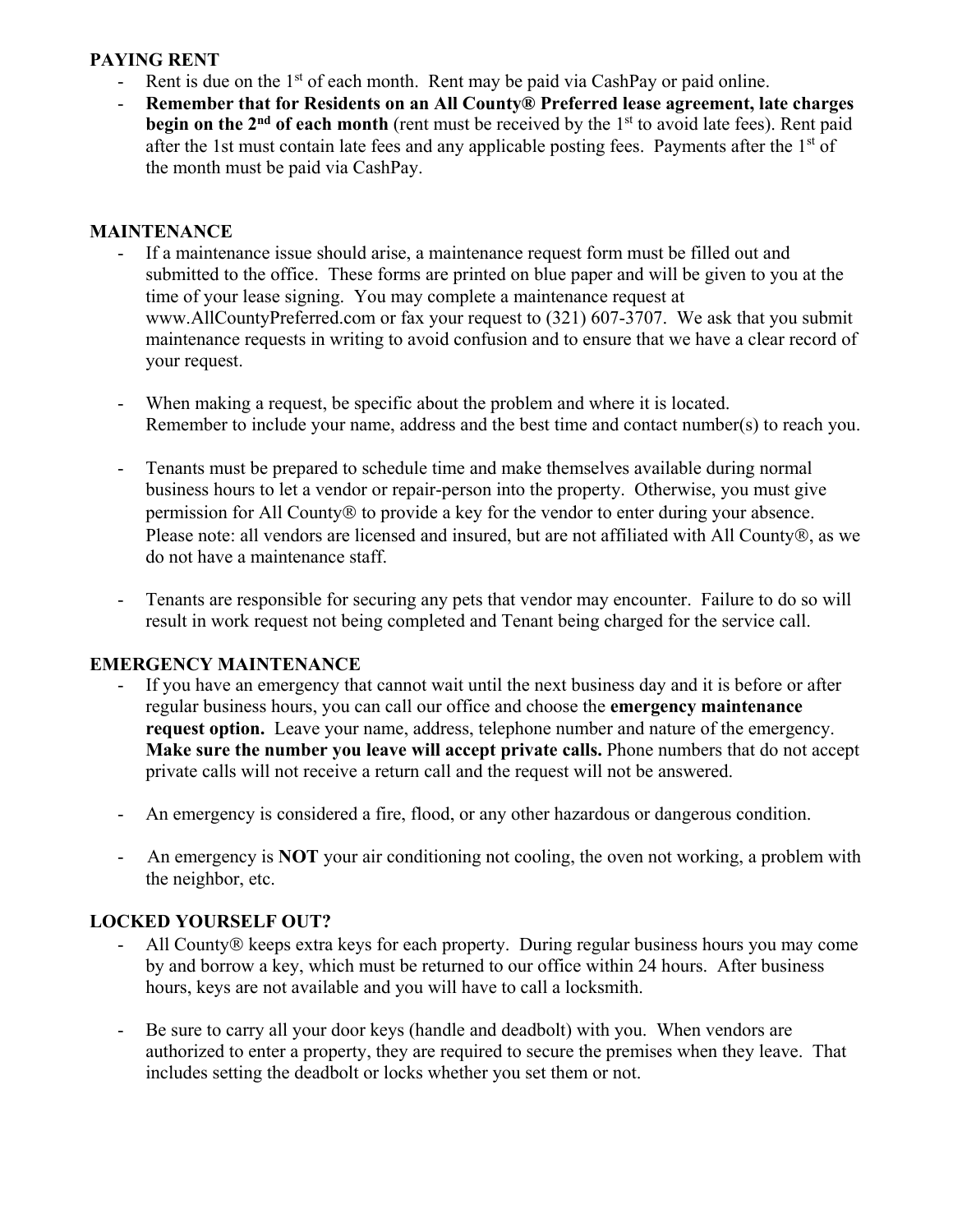#### **CARE AND USE INFORMATION**

The following information has been gathered in response to requests from residents looking for guidelines at move-in and move-out times. If you have questions about the use and care for items not on this list, please call All County® Preferred Property Management.

PLEASE REPORT UNSAFE OR HAZARDOUS SITUATIONS IMMEDIATELY

#### **AIR CONDITIONING AND HEATING UNITS**

- All Tenants are responsible for cleaning and replacing the filter at least one time per month. Problems caused from the failure to clean/replace the filter may be the tenant's responsibility.
- Dust can accumulate at room vents as well as the return vent. A small broom brushed against the vent openings will clear away and dust and help the unit work more efficiently.
- Do not place furnishings or anything against the return vent that will block airflow.
- Make sure outside unit is clear and unobstructed. Placing objects upon or against unit will cause it to burn up the motor.
- In the event air conditioning is not functioning, make sure the circuit breaker is not tripped. If you detect water around the unit, it generally is because the drain line is clogged. This is usually a result of not changing the filter regularly. A drain line can be unclogged by sucking it out with a wet vac. Pouring vinegar periodically will also keep the line free of buildup.

#### **DRAINS AND TOILETS**

- Avoid letting food, hair, grease and too much paper get down the drain.
- Clogged drains caused by food, hair, grease and excessive paper are the tenant's responsibility. Some dishwashers will clog from food left on dishes when put in the machine. Always rinse dishes prior to loading dishwasher.
- An excellent drain cleaning/clearing solution recipe is: 1 cup salt, 1 cup baking soda, 1 cup vinegar, followed by 8 cups boiling water. We recommend performing this treatment monthly to avoid build-up.
- After bathing remove excess hair left at drain catcher to avoid clogs.
- Many homes and apartments have low-flow toilets. We strongly recommend that you keep a plunger on hand. Low-flow toilets tend to clog or back up if too much paper, etc. is flushed. Never put sanitary napkins, diaper or handy wipes, napkins or paper towels down the toilet.

#### **GARBAGE DISPOSALS**

- Always run water while the disposal is operating to avoid damage to the unit. Let the water run long enough to grind all the material in the disposal. Then let the water run for 10-15 seconds after turning off the disposal. Learn to recognize the sound the machine makes when completely free of garbage.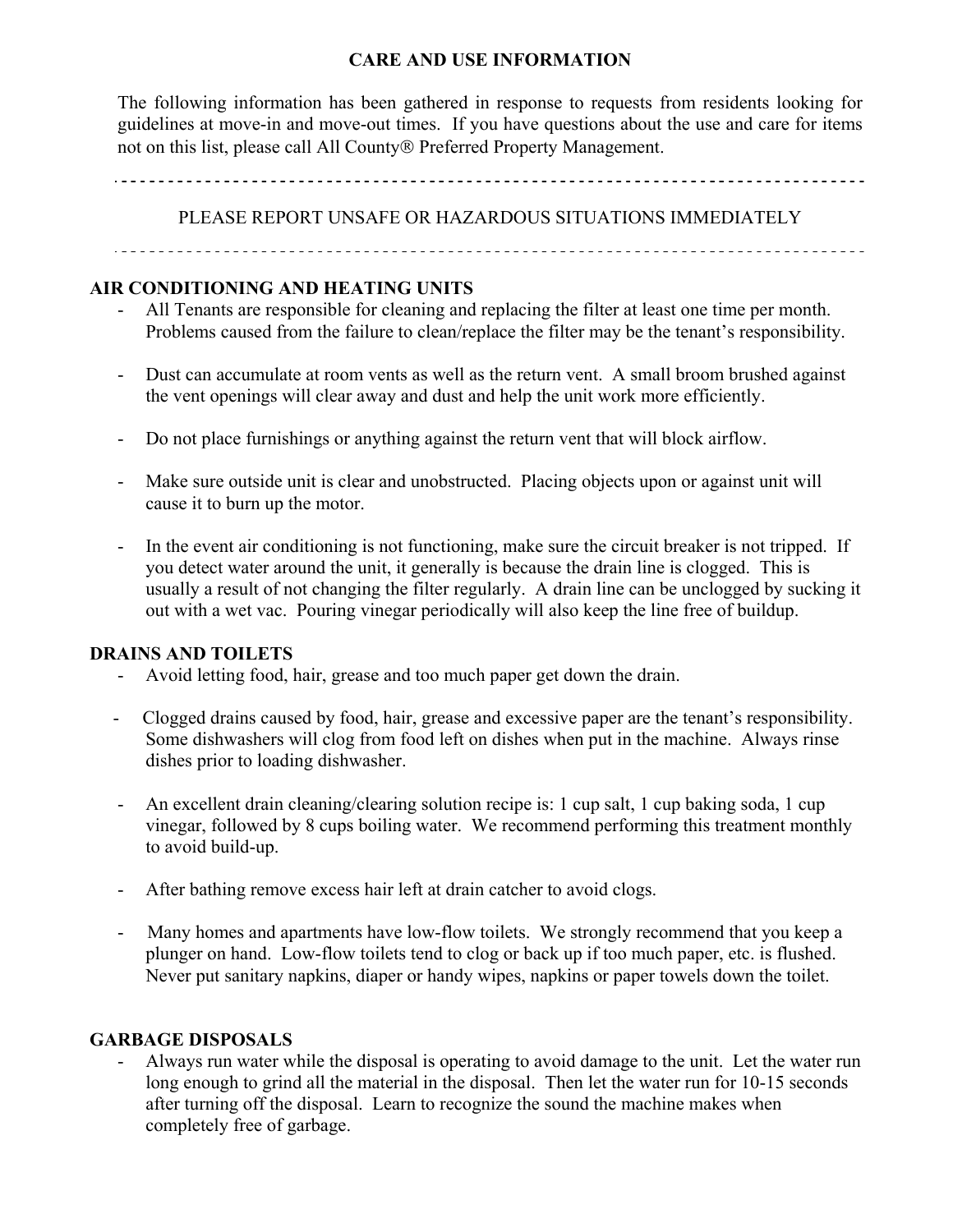- Disposals are designed to grind up **organic materials only.** Exceptions include banana and potato peels, artichoke leaves, celery stalks, flower stems, coffee grinds, bones or any item that is particularly tough. **NEVER** put paper, plastic, glass, aluminum foil or grease in the disposal.
- If the unit is not operating check the reset button. Make sure everything is cleared from unit and nothing is jamming it. **Problems caused by users are the tenant's responsibility.**

#### **POWER OUTAGES**

- If the power goes out in your home, check to see if the whole area is without power. If it is out in the entire area, chances are the provider is already aware, but you can try to call and report it.
- If the power is only out in your home/unit, check the circuit breaker box. One or more circuits may be tripped and you may see them in the off position. If no switch is **off,** turn each switch **off** then **on** to reset the circuits. If this doesn't solve the problem call your energy provider and report it. If they inform you that it is a problem with your individual unit, then call All County<sup>®</sup>.

#### **REFRIGERATOR COILS/CATCH PANS**

- Keep coils on refrigerators free of dust.
- Most refrigerators have drip pans under them. If not kept clean, the pans can start to develop a strong odor. It is normal for the drip pan to accumulate water. Please take a moment to get acquainted with your appliances.
- Refrigerators need to have a normal amount of contents in order to stabilize their temperature. Make sure you give your unit enough time to get properly cold.

#### **OVEN RACKS AND PANS**

The easiest way to clean oven racks and pans is to put them in a heavy duty garbage bag (do this outside), add 2 cups of ammonia and seal the bag. Let it sit for a couple of hours, then carefully open the bag (without inhaling the strong odor). Remove racks and pans and the grease will wipe off with very little effort.

#### **MILDEW**

- Bleach is the best product for removing mildew that forms around the edges of showers, tubs, tile on the walls, around metal windows and anywhere there is moisture. The easiest way to remove mildew is to cut paper towels in half and fold them in one-inch strips. Dip each strip into the bleach bottle. Lay the bleach soaked strips directly on the affected area and leave it there for several hours. It works great! Remember to wear rubber gloves and have proper ventilation.

#### **HOUSE PLANTS**

- Be sure that drip pans are kept under all plants. Water run-off will stain or damage most surfaces.

#### **KITCHEN COUNTERS**

To avoid costly damage from nicks and cuts in counter tops, please use a cutting board at all times.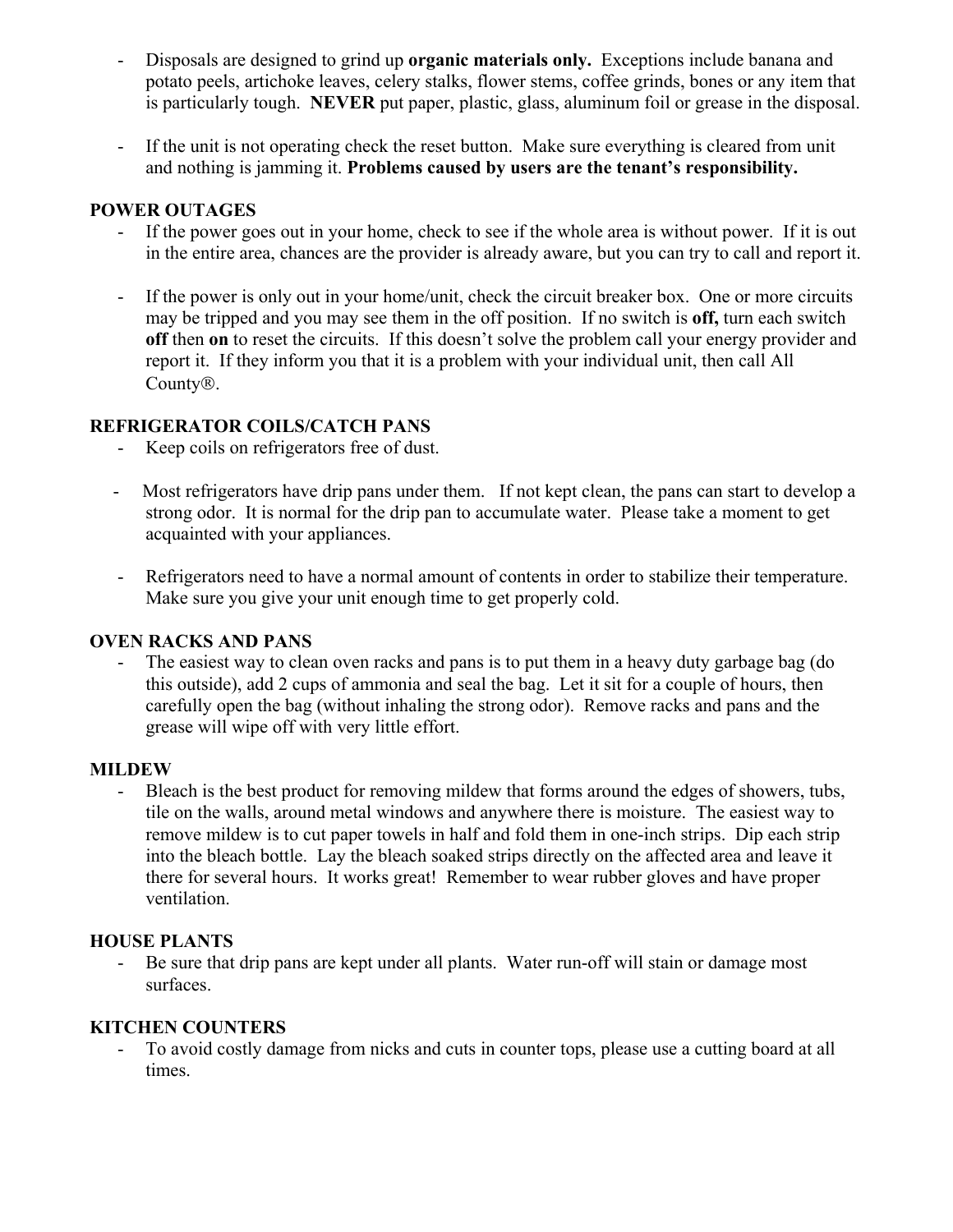#### **WOOD DECKS AND PORCHES**

Potted plants and flowers add beauty and appeal to a property. If you have planters or pots, please put "feet" under them so that they are raised up off the deck a few inches to allow air flow beneath the pot, and to prevent water run-off from rotting the deck.

#### **LAWN AND SHRUBBERY MAINTENANCE**

- Lawns are to be kept mowed and in a neat fashion at all times. Bushes should be trimmed, so as not to grow unruly.
- Sprinkler timers should never be turned off. Hand watering is encouraged when rainfall is not sufficient for maintenance of the lawn, but should observe any local watering restrictions. Brown spots from lack of water and any loss of lawn (due to bugs not reported) will become the tenant's responsibility.

#### **SMOKE DETECTORS**

Tenants are responsible for keeping fresh batteries in smoke detectors. We recommend changing batteries at the beginning and end of daylight savings time.

#### **GENERAL CLEANLINESS**

- While most of us don't need reminding, it is important to keep your unit in a clean and sanitary condition.
- Take trash out immediately to trash receptacles. Do not leave trash outside by your door. This will attract bugs and unwanted pests.
- Discard cigarette butts in proper containers, not on the ground. Smoking is not allowed inside of the property or under any covered structure.

#### **FINAL NOTE**

- Please be courteous to all neighbors.
- Watch out for children playing.
- Obey all local and state ordinances.

#### **EMERGENCIES**

- **If you have a medical or fire emergency, please call 911.**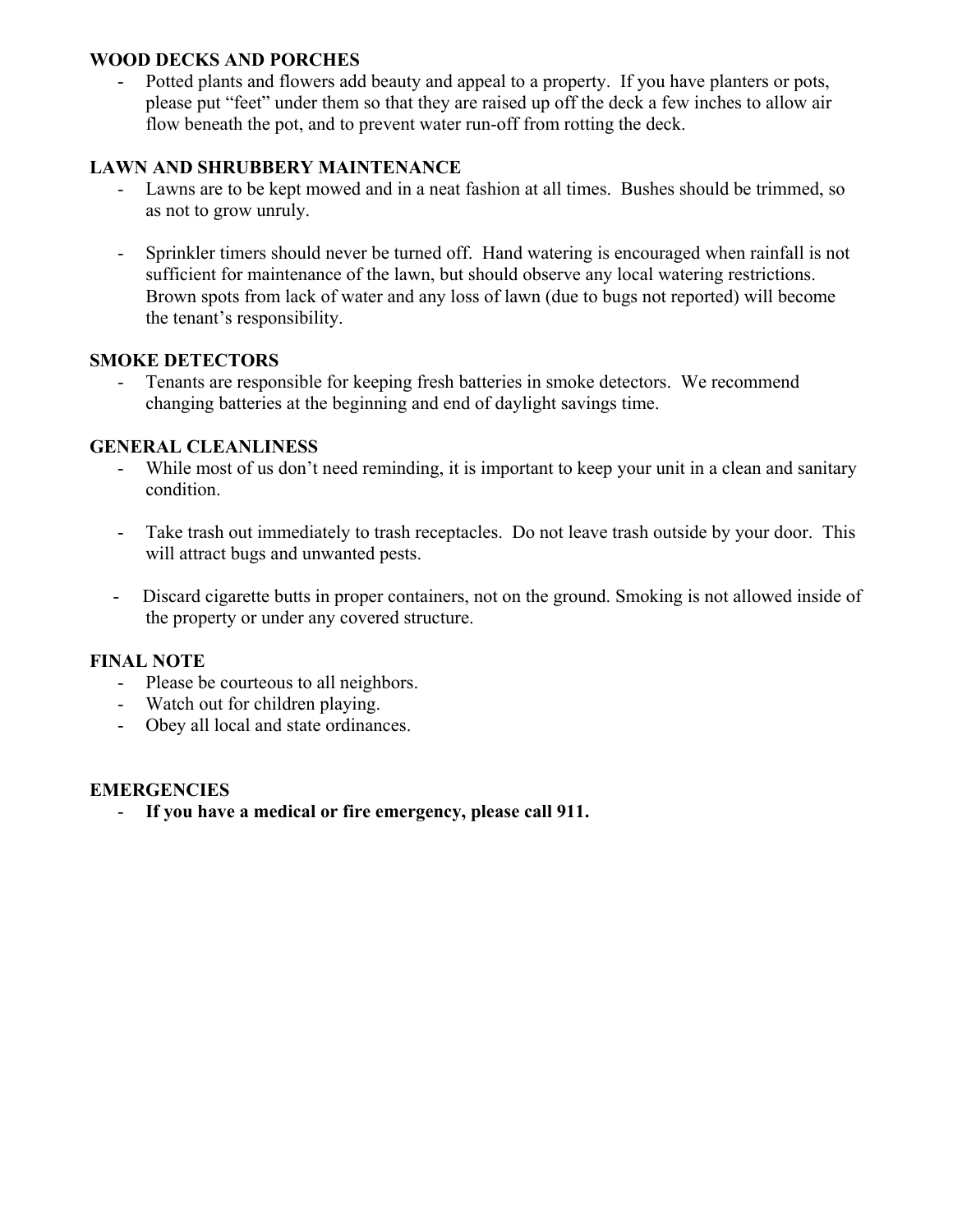# **Utility and Service Directory**

Cable / Internet:

- o Brighthouse Networks, 866-309-3279 (www.brighthouse.com)
- o DirectTV, 1-855-838-4388 (www.directv.com)

Water and / or Sewer:

- o City of Mims, 321-264-5130
- o Titusville (www.titusville.com), 321-383-5791
- o Merritt Island, Port Saint John, Cocoa, Cocoa Beach, Cape Canaveral, Rockledge, Viera to Pineda Causeway, 321-433-8400 (www.cocoafl.org)
- o Barefoot Bay, 772-664-5916
- o City of Palm Bay, 321-952-3420 (http://www.palmbayflorida.org/utilities/)
- o West Melbourne, 321-727-7700 (http://westmelbourne.org/index.aspx?nid=124)
- o Melbourne & Indialantic, 321-608-7100 (http://www.melbourneflorida.org/watercon/)

#### Electric:

o Florida Power & Light (www.fpl.com), 321-723-7795

Gas Utility

o Florida City Gas: http://www.floridacitygas.com/, 1-800-993-7546

Garbage:

- o Waste Management (http://www.wm.com/residential/waste-and-recyclingservices.jsp)
- o Get the specifics for your area at http://ww3.brevardcounty.us/swr/garbage.cfm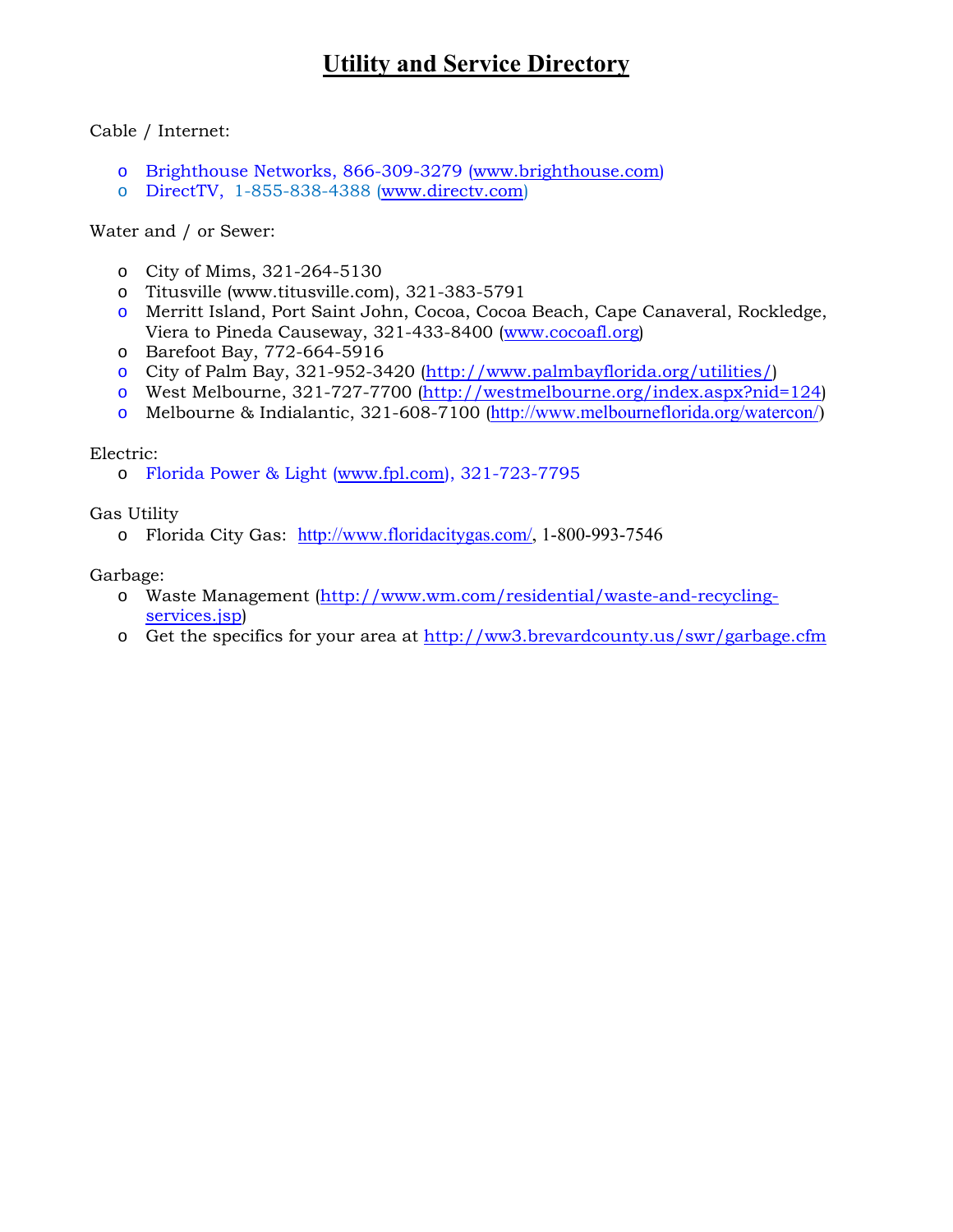## **GENERAL MOVE-OUT PROCEDURES AND INFORMATION**

#### **The following information, check-list, and suggested procedures are intended as advice only and do not necessarily guarantee your landlord will return your entire security deposit; however, it's a great place to start!**

- 1. LEASE END DATE. Know the date your lease ends and when your landlord expects you to move-out; there are requirements on how you give notice that you are vacating. Your landlord will need to get into your residence and start making any necessary repairs and/or cleaning. You will likely be charged additional rent and some very steep fees if you stay longer than you are supposed to!
- 2. TOUCH-UP PAINTING DO NOT TRY to do touch-up painting yourself unless you contact your landlord first and get approved paint colors. Invariably, if you don't talk to your landlord, they will have to re-paint what you did and you will end up paying for the painting twice!
- 3. PERMANENT ADDRESS Give your landlord a permanent address where they can send your security deposit. If you don't, *any future correspondence (including security deposits) will be sent to the address you just vacated*.
- 4. CHANGE OF ADDRESS FORM. Place a change of address form with the Post Office.
- 5. CHECK-IN SHEET. Find the copy of your move-in sheet *and review it*. If there is additional damage to the property which is not noted on the Move-In/Move-out Sheet, you will be charged for it.
- 6. RETURN YOUR KEYS. Although it may be inconvenient, return your keys and any garage remotes or gate remotes to our office – do not simply leave them in the house where they are liable to be misplaced or possibly taken by some unauthorized person.
- 7. CARPET CLEANING. Tenants should have the carpets professionally cleaned. Ask the office if you need a recommendation for a reputable carpet cleaning vendor!
- 8. CLEANING, CLEANING, CLEANING

FIRST – Always remember that there is a HUGE DIFFERENCE between *SURFACE*  CLEANING and *DEEP* CLEANING. Surface cleaning is fine during the year, but we expect you to DEEP CLEAN on move-out, meaning clean behind the 'fridge and stove and under the counters and in the oven, etc.

CLEANING SUPPLIES: Before you start cleaning, the following list of supplies will help:

Paper towels Scrub sponges Scrub brush Windex (HINT: use old newspapers to wipe-off the glass after spraying with Windex) Spic and Span, Mr. Clean, Pine Sol, or other detergent Toilet bowel cleaner Stain remover (if necessary) Large pail or bucket Trash bags Light bulbs Drip pans (for stove)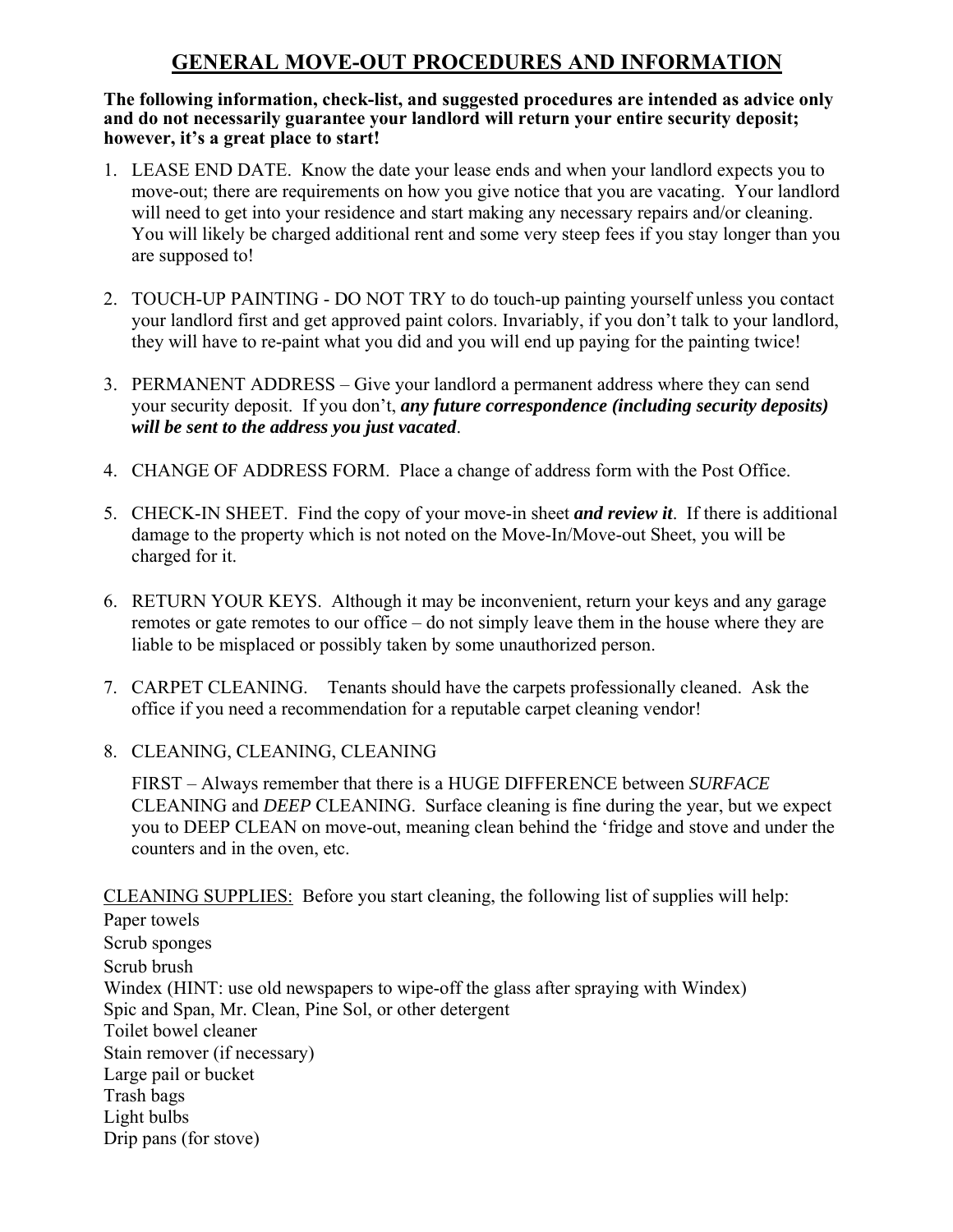## **CLEANING CHECK-LIST**

The following is a check-off list to help you deep clean your residence\*. The list is general and is only a guide for your property:

#### **I. GENERAL CLEANING/LIVING ROOMS/BEDROOMS**

Brush off ALL cobwebs on porch, ceilings, in corners, inside closets, etc. Clean all baseboards with a mild soap solution. Clean all drapery rods and mini-blinds with a wet sponge. Clean walls, floors, shelves in closets. Wash and clean dirty areas on all walls. Remove all nails; if you paint over patched holes, you may have to paint the entire wall if paint does not match. Clean all doors, exterior and interior, sides and tops side with sponges. Wash all windows, inside and out. Wipe spotless. Wash and clean all window tracks and ledges spotless. Clean hallway stairway banister if applicable. Remove all globe covers of light fixtures, including porch lights, dining light fixture if applicable; wash inside and out. Scrub all floors. Vacuum all carpets (Including closet interiors). Replace all burned out light bulbs.

### **II. KITCHEN CLEANING**

#### STOVE:

Do not apply excessive water to electric wires. Clean surface areas, tops, rear, sides and front. Do not use oven clean compound on exterior areas, broiler pan, or drip pans. Clean or replace drip pans (if applicable).

#### REFRIGERATOR:

Defrost. Do not use sharp objects to scrape off ice!!! Remove all water inside, remove shelves and drawers. Clean all interior parts with warm soap solution, rinse, wipe dry and replace. Clean all interior areas including ice trays, door shelves, etc. Leave refrigerator plugged in and set low temperature setting. Do not leave unplugged.

#### OTHER:

Wash and clean exhaust fan filter and vent housing inside and out. Wash and clean exterior and interior of dishwasher. Wash and clean all cabinets and drawers inside and out Wash and clean countertops and wood molding. If applicable, remove rectangular housing for ceiling light; wash and clean. Turn on disposal and flush thoroughly with water.